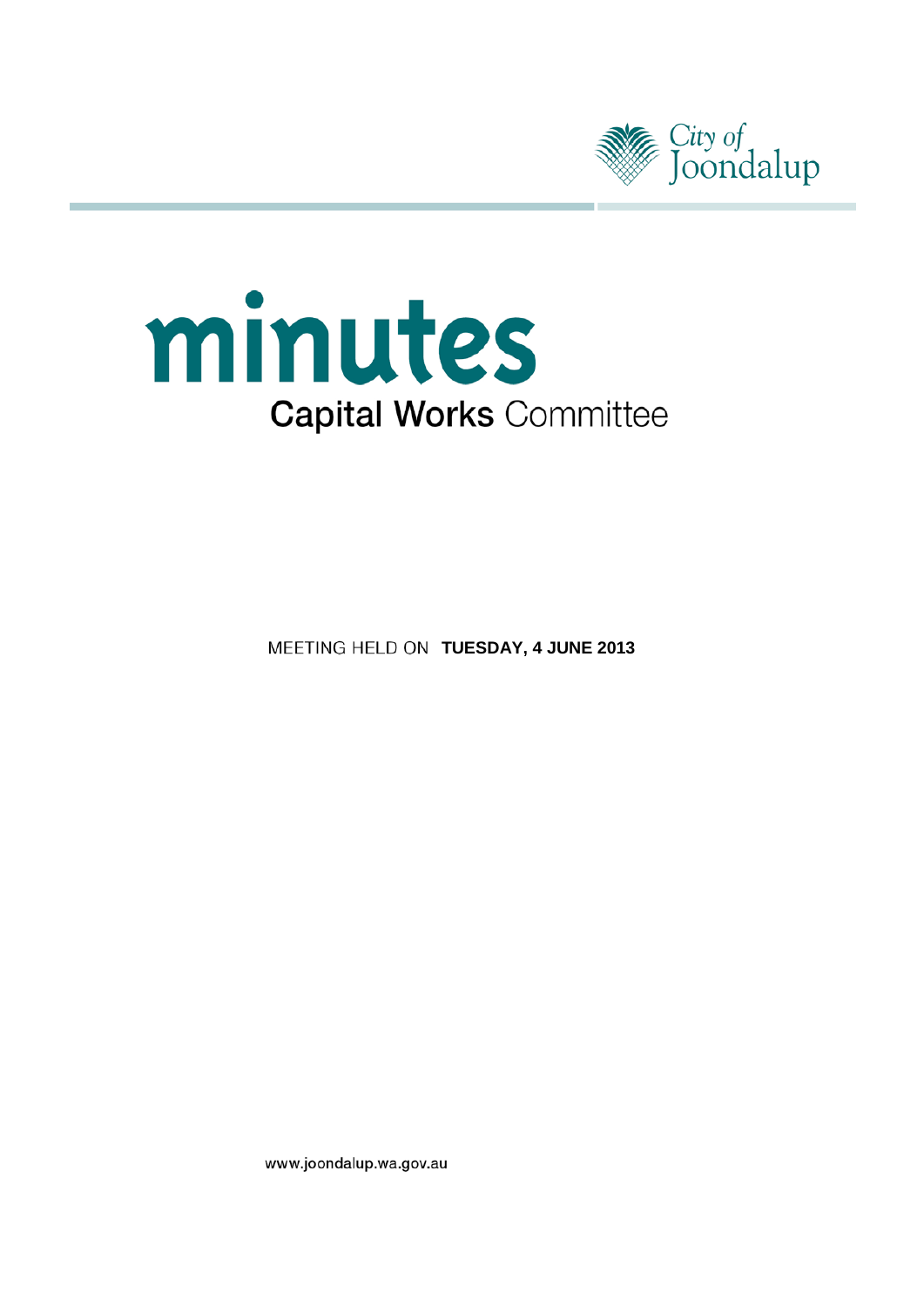# **TABLE OF CONTENTS**

| Item No        | <b>Title</b>                                                                   | Page No |
|----------------|--------------------------------------------------------------------------------|---------|
|                | <b>Declaration of Opening</b>                                                  | 3       |
|                | Apologies/Leave of absence                                                     | 3       |
|                | <b>Confirmation of Minutes</b>                                                 | 3       |
|                | Announcements by the Presiding Member without discussion                       | 4       |
|                | <b>Declarations of Interest</b>                                                | 4       |
|                | Identification of matters for which the meeting may sit behind<br>closed doors | 4       |
|                | Petitions and deputations                                                      | 4       |
|                | Reports                                                                        | 5       |
| 1              | Update on 2012-13 Capital Works Program - [102496]                             | 5       |
| $\overline{2}$ | Monthly Capital Works Project Reports - [102496]                               | 8       |
| 3              | Bramston Park, Burns Beach - Proposed Development - [87611]                    | 13      |
|                | Motions of which previous notice has been given                                | 16      |
|                | Requests for Reports for future consideration                                  | 16      |
|                | Closure                                                                        | 16      |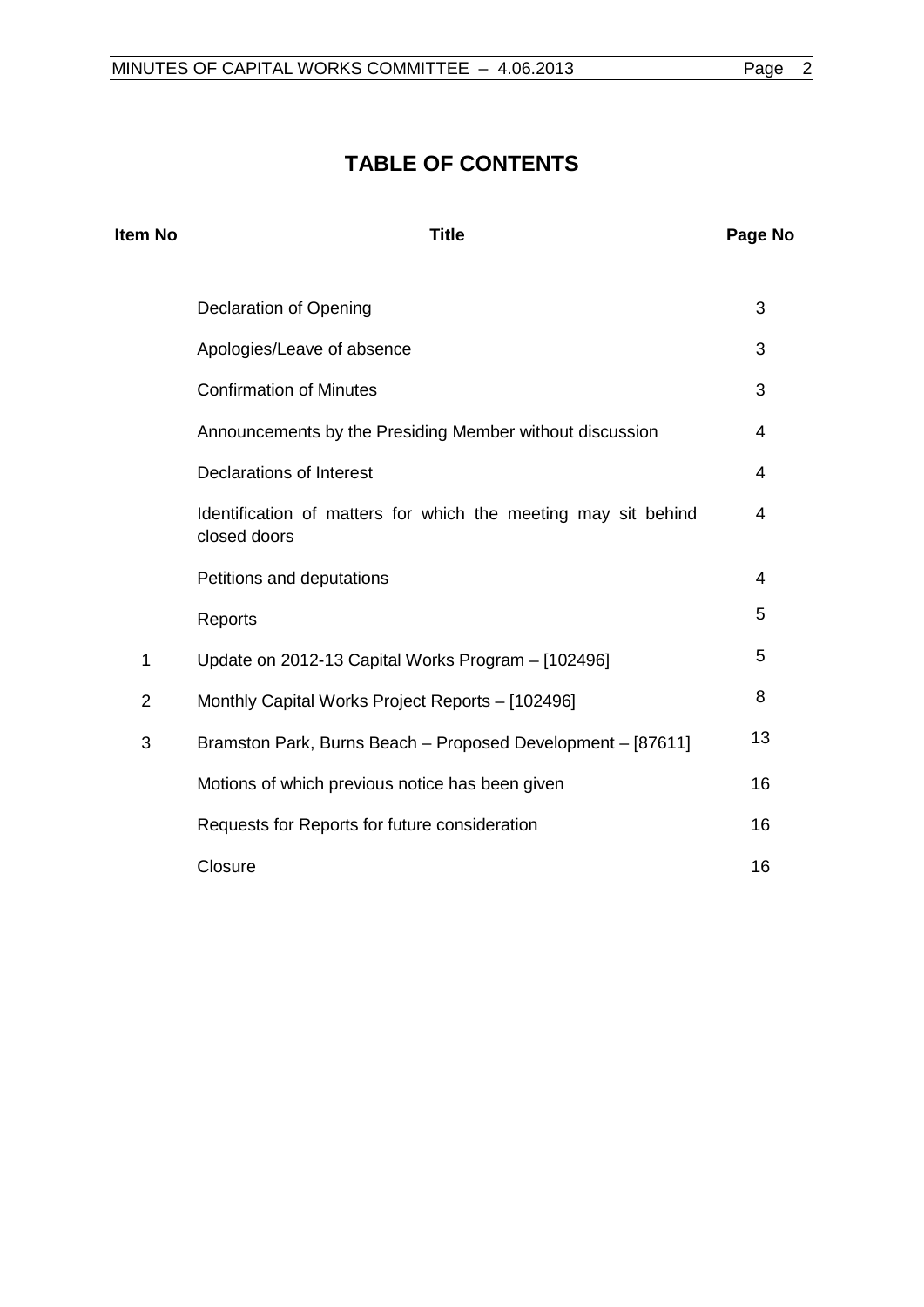# **CITY OF JOONDALUP**

## **MINUTES OF THE CAPITAL WORKS COMMITTEE MEETING HELD IN CONFERENCE ROOM 2, JOONDALUP CIVIC CENTRE, BOAS AVENUE, JOONDALUP ON TUESDAY, 4 JUNE 2013.**

# **ATTENDANCE**

## **Committee Members:**

Cr Tom McLean, JP *Presiding Member* Mayor Troy Pickard Cr Geoff Amphlett, JP *Deputy Presiding Member* Cr Brian Corr Cr Christine Hamilton-Prime Cr Teresa Ritchie Cr Philippa Taylor

## **Officers:**

| Mr Mike Tidy      | Director, Corporate Services      |
|-------------------|-----------------------------------|
| Mr Nico Claassen  | Director, Infrastructure Services |
| Mr Brad Sillence  | <b>Manager Governance</b>         |
| Mrs Lesley Taylor | Governance Officer                |

# <span id="page-2-0"></span>**DECLARATION OF OPENING**

The Presiding Member declared the meeting open at 5.55pm.

# <span id="page-2-1"></span>**APOLOGIES/LEAVE OF ABSENCE**

Nil.

# <span id="page-2-2"></span>**CONFIRMATION OF MINUTES**

#### MINUTES OF THE CAPITAL WORKS COMMITTEE MEETING HELD ON 7 MAY 2013

**MOVED Cr Hamilton-Prime, SECONDED Cr Ritchie that the minutes of the meeting of the Capital Works Committee held on 7 May 2013 be confirmed as a true and correct record.**

#### **The Motion was Put and CARRIED (7/0)**

**In favour of the Motion:** Mayor Pickard, Crs McLean, Amphlett, Corr, Hamilton-Prime, Ritchie and Taylor.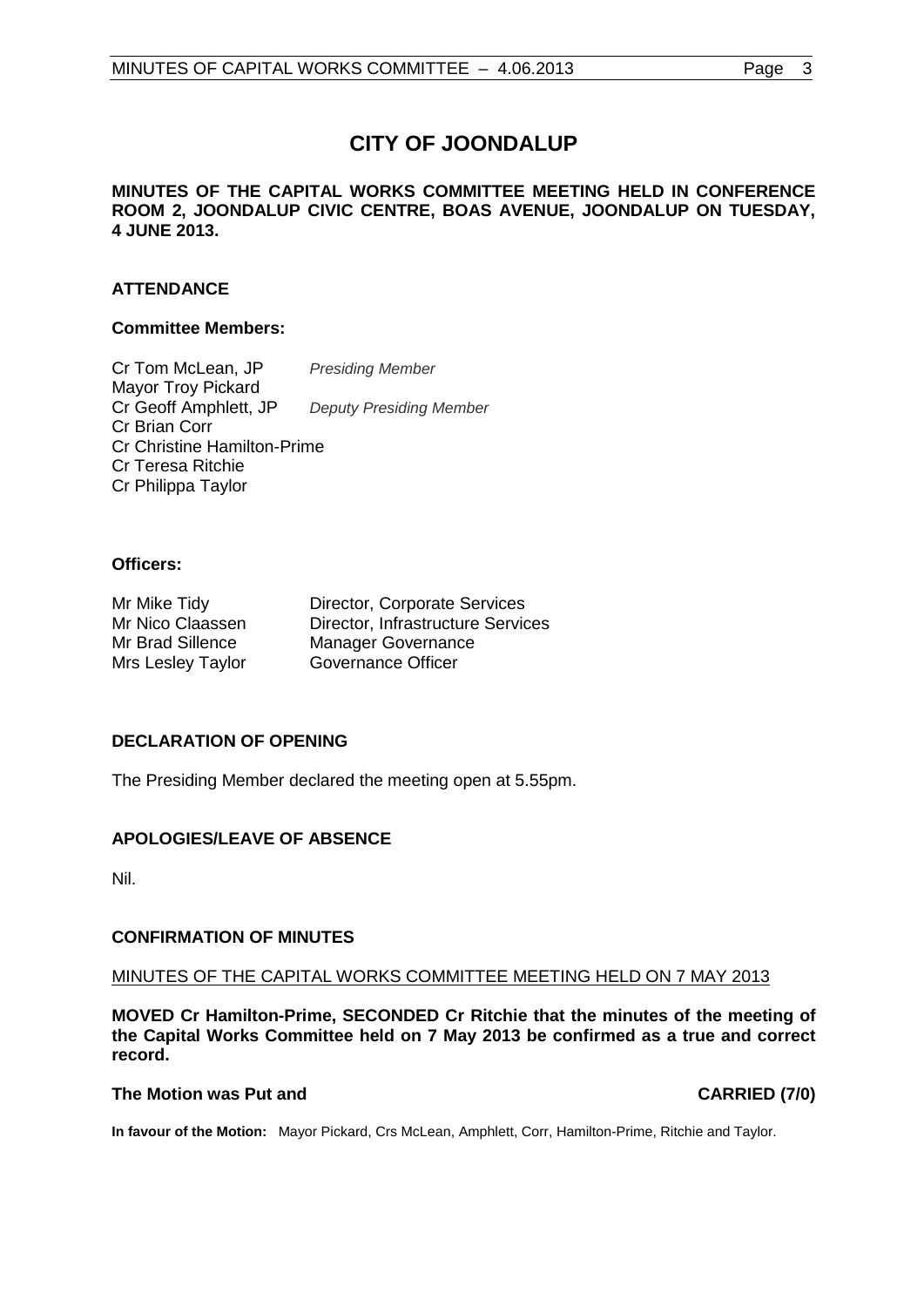# <span id="page-3-0"></span>**ANNOUNCEMENTS BY THE PRESIDING MEMBER WITHOUT DISCUSSION**

Nil.

# <span id="page-3-1"></span>**DECLARATIONS OF INTEREST**

Nil.

# <span id="page-3-2"></span>**IDENTIFICATION OF MATTERS FOR WHICH THE MEETING MAY SIT BEHIND CLOSED DOORS**

In accordance with Clause 76 of the City's *Standing Orders Local Law 2005*, this meeting was not open to the public.

# <span id="page-3-3"></span>**PETITIONS AND DEPUTATIONS**

Nil.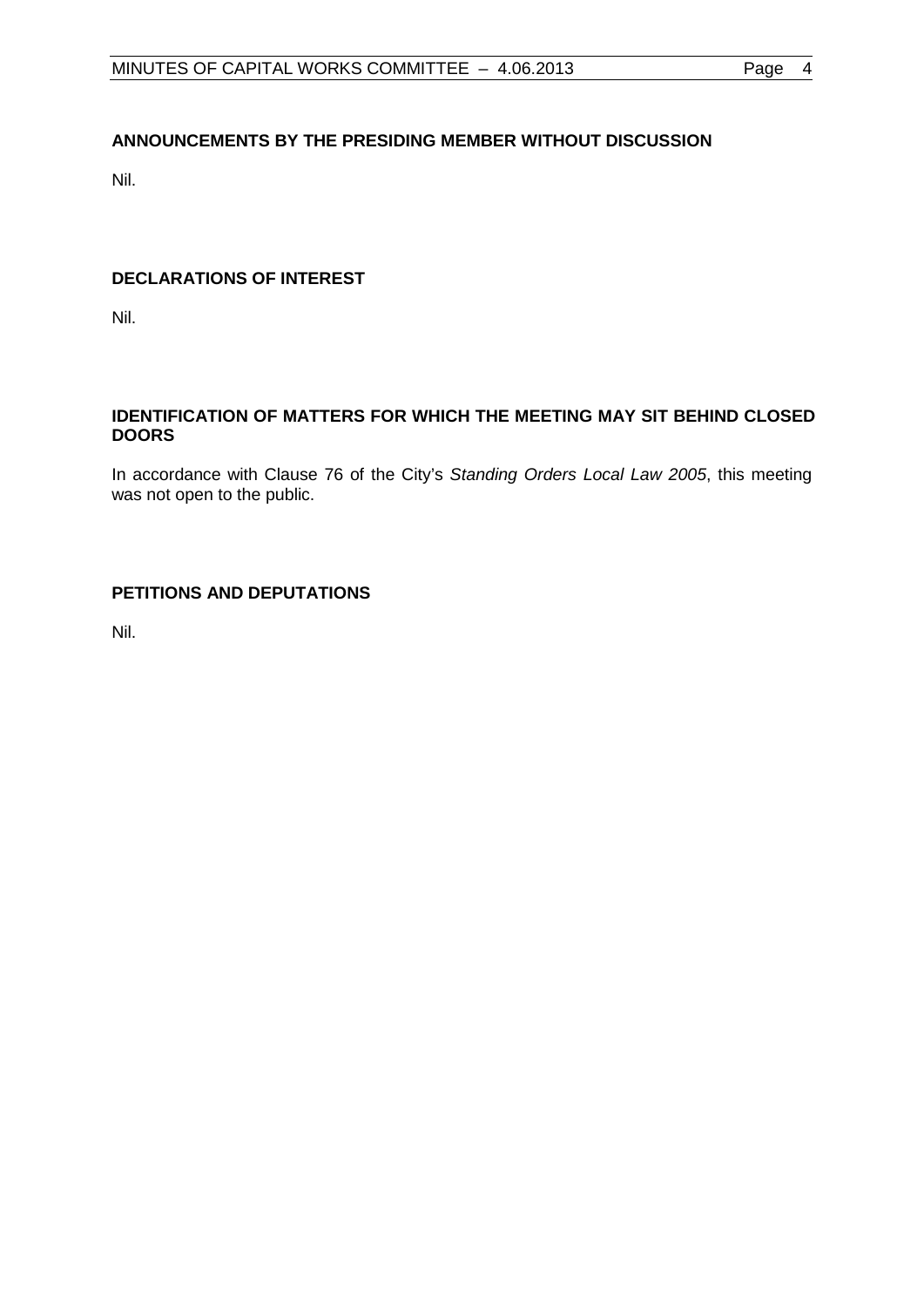# <span id="page-4-1"></span><span id="page-4-0"></span>**REPORTS**

| <b>ITEM1</b>                          | <b>UPDATE ON 2012-13 CAPITAL WORKS PROGRAM</b>                                                                                                         |
|---------------------------------------|--------------------------------------------------------------------------------------------------------------------------------------------------------|
| <b>WARD</b>                           | All                                                                                                                                                    |
| <b>RESPONSIBLE</b><br><b>DIRECTOR</b> | Mr Nico Claassen<br>Infrastructure Services                                                                                                            |
| <b>FILE NUMBER</b>                    | 102496, 101515                                                                                                                                         |
| <b>ATTACHMENT</b>                     | Attachment 1<br>Capital Works Project Report 2012-13                                                                                                   |
| <b>AUTHORITY / DISCRETION</b>         | Information - includes items provided to Council for<br>information purposes only that do not require a decision of<br>Council (that is for 'noting'). |

# **PURPOSE**

For the Capital Works Committee to note the update on the 2012-13 Capital Works Program.

## **EXECUTIVE SUMMARY**

The Capital Works Project Report for the 2012-13 program, as at 30 April 2013, is attached (Attachment 1 refers).

*It is recommended that the Capital Works Committee NOTES the report on the Capital Works Projects for 2012-13 forming Attachment 1 to this Report.*

# **BACKGROUND**

At its meeting held on 15 May 2012 (CJ094-05/12 refers), Council resolved inter alia to establish a Capital Works Committee to:

- *Oversee the monthly progress of the City's annual Capital Works Program and review of the City's Five Year Capital Works Program.*
- *Oversee the long term planning of major capital works projects not being the role of a Council Committee established for such purposes.*
- *Consider recommendations to modify the City's Capital Works.*

# **DETAILS**

The Capital Works Project Report for the 2012-13 program, as at 30 April 2013, is provided at Attachment 1.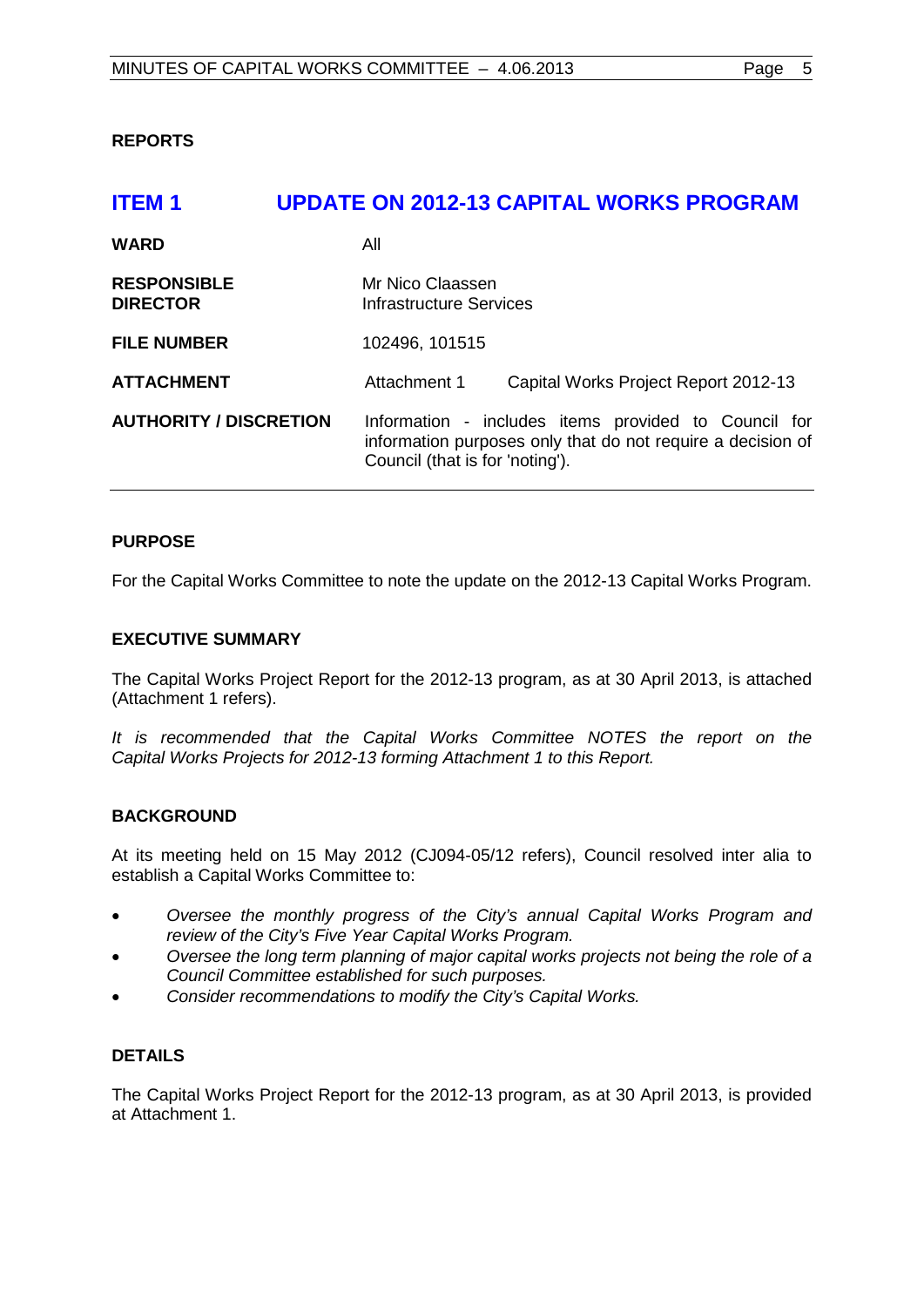# **Legislation / Strategic Community Plan / policy implications**

**Legislation** Sections 5.17 and 6.8 of the *Local Government Act 1995.*

A Committee cannot make decisions, on behalf of the Council, that require an absolute majority decision (section 5.17 of the *Local Government Act 1995)*, in which case, and in accordance with Section 6.8 of the *Local Government Act 1995,* includes approving expenditure not included in the City's Annual Budget. The Capital Works Committee could only recommend to the Council to approve or modify capital works projects.

## **Strategic Community Plan**

- **Key theme** Financial Sustainability.
- **Objective** Major project delivery.
- **Strategic initiative** Not applicable.
- **Policy** Not applicable.

# **Risk management considerations**

Not applicable.

# **Financial/budget implications**

Not applicable.

# **Regional significance**

Not applicable.

# **Sustainability implications**

Not applicable.

# **Consultation**

Not applicable.

# **COMMENT**

The Capital Works Project Report for the 2012-13 program provides an update on the capital work activities undertaken as at 30 April 2013.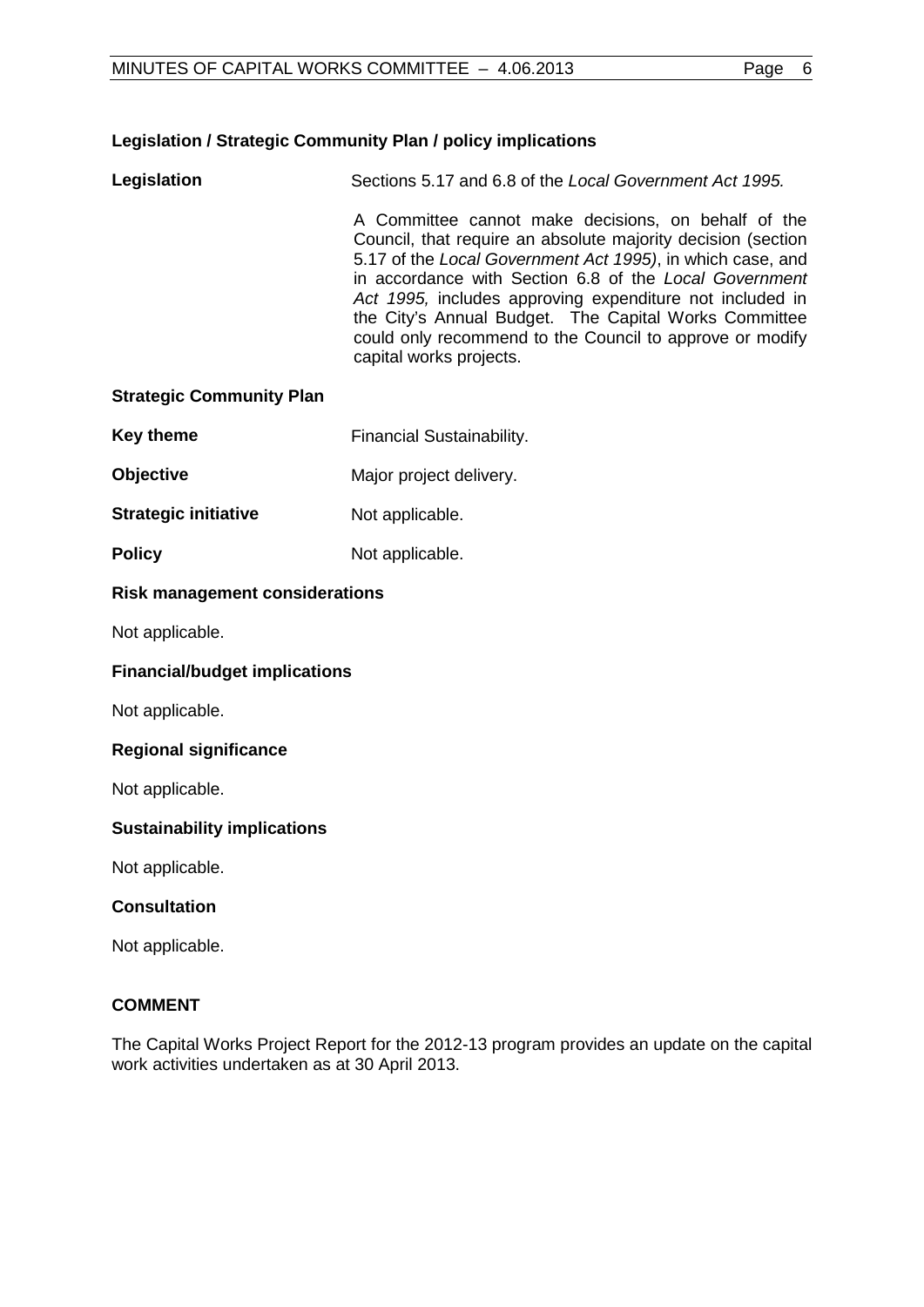## **VOTING REQUIREMENTS**

Simple Majority.

**MOVED Cr Amphlett, SECONDED Cr Hamilton-Prime that the Capital Works Committee NOTES the report on the Capital Works Projects for 2012-13 forming Attachment 1 to this Report.**

#### **The Motion was Put and CARRIED (7/0)**

**In favour of the Motion:** Mayor Pickard, Crs McLean, Amphlett, Corr, Hamilton-Prime, Ritchie and Taylor.

*Appendix 1 refers*

*To access this attachment on electronic document, click he[re: Attach1agnCWC040613.pdf](http://www.joondalup.wa.gov.au/files/committees/CWOC/2013/Attach1agnCWC040613.pdf)*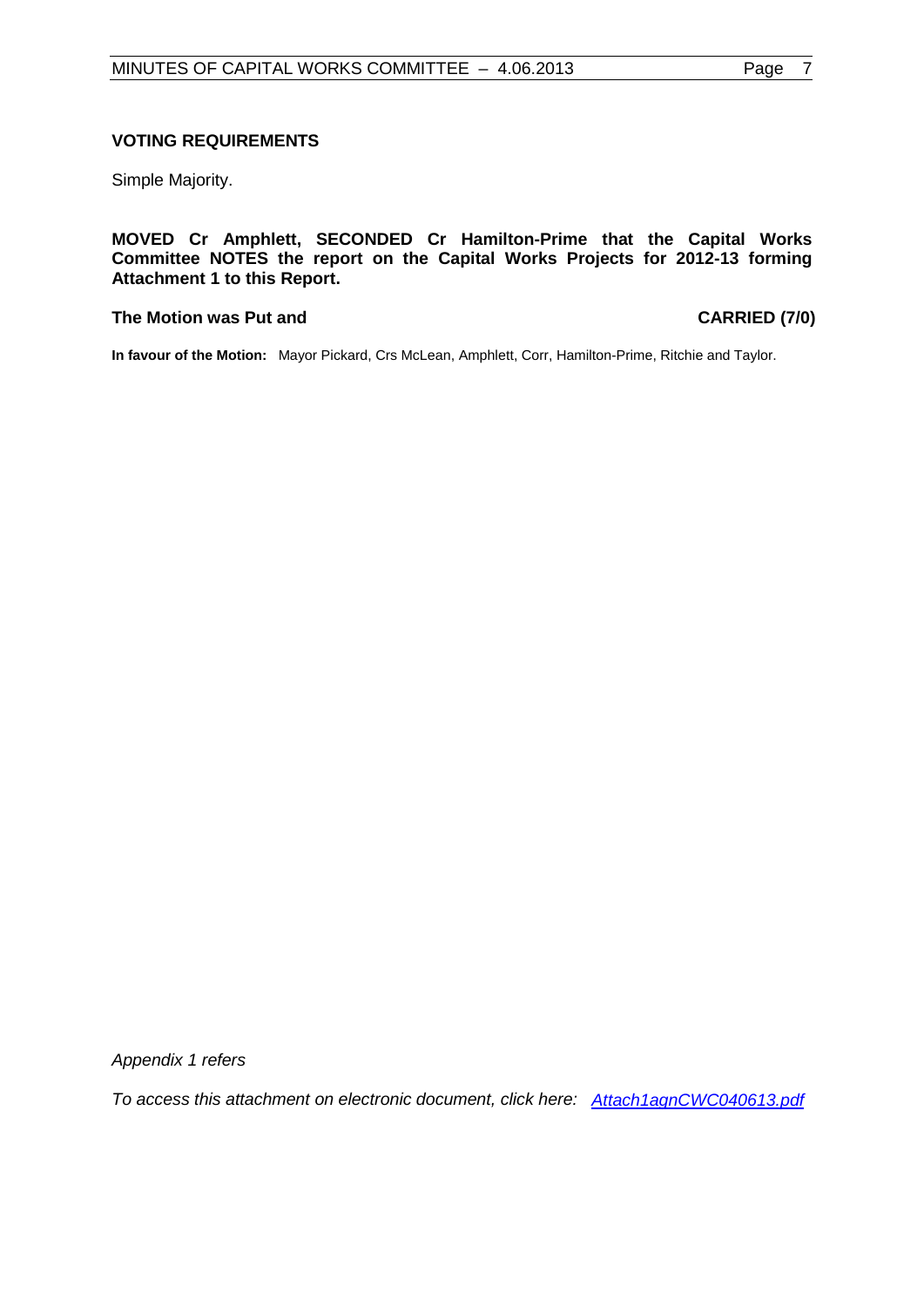<span id="page-7-0"></span>

| <b>WARD</b>                           | All                                                                                                                                                    |                                                     |                                                                                                                               |     |
|---------------------------------------|--------------------------------------------------------------------------------------------------------------------------------------------------------|-----------------------------------------------------|-------------------------------------------------------------------------------------------------------------------------------|-----|
| <b>RESPONSIBLE</b><br><b>DIRECTOR</b> | Mr Nico Claassen<br><b>Infrastructure Services</b>                                                                                                     |                                                     |                                                                                                                               |     |
| <b>FILE NUMBER</b>                    | 102496, 101515                                                                                                                                         |                                                     |                                                                                                                               |     |
| <b>ATTACHMENT</b>                     | Attachment 1<br>Attachment 2<br>Attachment 3<br>Attachment 4<br>Attachment 5                                                                           | <b>Entry statements</b><br>Hodges Drive duplication | Currambine Community Centre<br>Delamere Park construction<br>Mawson Park landscape upgrade<br>Hillarys Park landscape upgrade | and |
| <b>AUTHORITY / DISCRETION</b>         | Information - includes items provided to Council for<br>information purposes only that do not require a decision of<br>Council (that is for 'noting'). |                                                     |                                                                                                                               |     |

# **PURPOSE**

For the Capital Works Committee to note the monthly project status reports for capital works projects.

# **EXECUTIVE SUMMARY**

At the Capital Works Committee meeting held on 7 August 2012 the Committee determined which capital works project reports were required and the frequency of reporting. The monthly project reports are attached (Attachments 1 - 5 refer).

# **BACKGROUND**

At its meeting held on 7 August 2012 the Capital Works Committee requested that the following project reports be provided on a monthly and quarterly basis:

- Oceanside Promenade redevelopment monthly
- Moore Drive duplication monthly
- Currambine Community Centre and Delamere Park construction monthly
- Tom Simpson Park upgrade monthly
- Entry statements monthly
- Mirror Park skate park monthly
- Hodges Drive duplication quarterly
- Marmion foreshore car park quarterly
- Mawson Park landscape upgrade quarterly
- Hillarys Park landscape upgrade quarterly.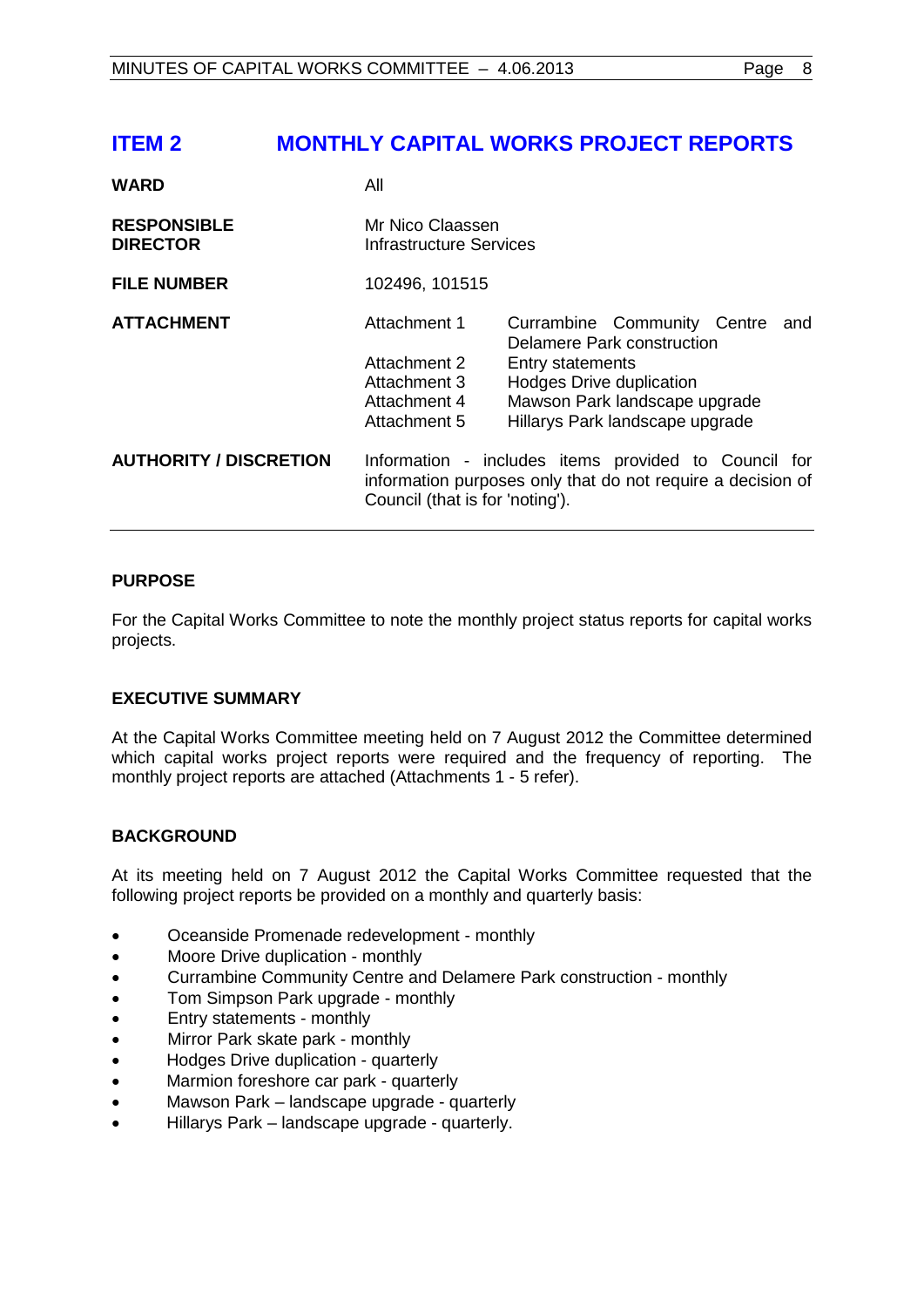# **DETAILS**

At its meeting held on 7 August 2012 the Capital Works Committee determined which capital work project reports were required on a monthly and quarterly basis with the quarterly reports becoming monthly once work commences.

The following projects which required monthly reports have now been completed:

- Oceanside Promenade redevelopment
- Moore Drive duplication
- Tom Simpson Park upgrade
- Mirror Park skate park.

Work has now commenced on the following projects therefore monthly projects reports will be provided:

- Hodges Drive duplication
- Mawson Park landscape upgrade
- Hillarys Park landscape upgrade.

A summary of the projects and their current status is detailed below, with more detailed information in the attached project reports.

#### Currambine Community Centre and Delamere Park construction

| Project<br>description:                                                                                         | Design, tender and project management of the construction of<br>Currambine Community Centre and a new park and car park at<br>Delamere Park.                                                                                                                                                                                                                        |
|-----------------------------------------------------------------------------------------------------------------|---------------------------------------------------------------------------------------------------------------------------------------------------------------------------------------------------------------------------------------------------------------------------------------------------------------------------------------------------------------------|
| Current status:<br>Works on the community centre are progressing well and the builder is<br>almost on schedule. |                                                                                                                                                                                                                                                                                                                                                                     |
|                                                                                                                 | The transformer/substation has been installed by Western Power and<br>the basic installation of electrical and plumbing works has commenced.                                                                                                                                                                                                                        |
|                                                                                                                 | Delamere Park community consultation commenced on 8 May 2013.                                                                                                                                                                                                                                                                                                       |
|                                                                                                                 | A separate project report showing the milestones for the construction of<br>Delamere Park will be presented to the next Capital Works Committee<br>meeting to be held on 2 July 2013.                                                                                                                                                                               |
| <b>Entry statements</b>                                                                                         |                                                                                                                                                                                                                                                                                                                                                                     |
| Project<br>description:                                                                                         | Installation of two entry statements to be installed at both ends of<br>Marmion Avenue. The entry statement project underpins the concept<br>of 'a memorable gateway into the City of Joondalup, with visitors and<br>residents "moving through" the design'. The scope of the project<br>includes the installation of poles, signage, trees and ground treatments. |
| <b>Current status:</b>                                                                                          | The concept design has been amended in accordance with the<br>resolution of Council at its meeting held on 16 April 2013 (CJ059-04/13<br>refers).                                                                                                                                                                                                                   |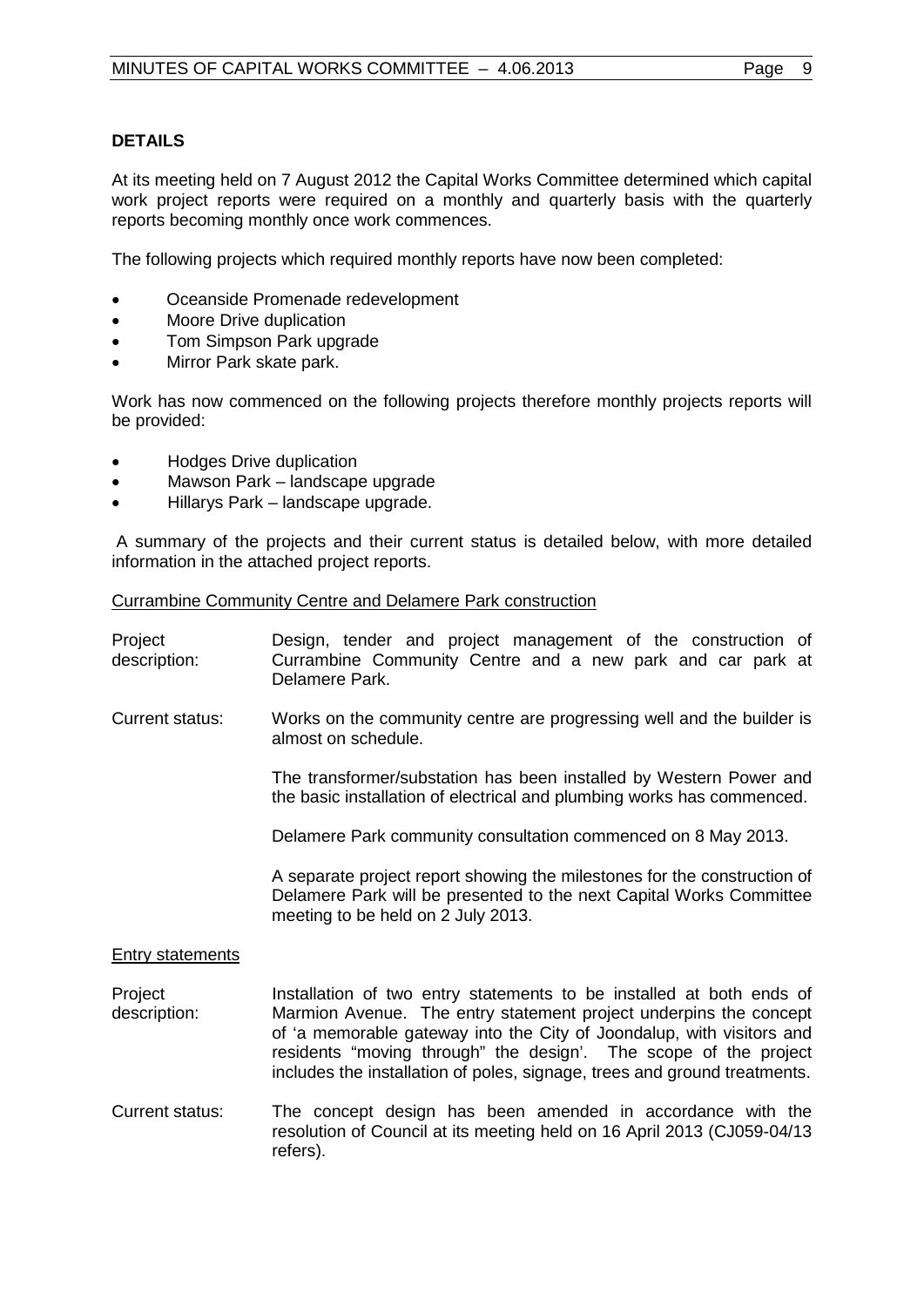The preparation of detailed documentation has commenced.

The project report at Attachment 2 has been updated to include new milestones for the completion of the project.

## Hodges Drive duplication

- Project description: The duplication of the existing carriageway to link with the constructed dual carriageway east of Marmion Avenue and includes a new dual lane roundabout at Venturi Drive, upgrade of the existing roundabout at Constellation Drive and a tie into the existing Ocean Reef Road roundabout.
- Current status: The works are progressing on schedule.

Vegetation clearing has been completed and the drainage and earthworks are mostly complete. Traffic management is monitored daily and is working well.

Mawson Park – landscape upgrade

- Project description: Landscape Master Planning upgrades to Mawson Park aimed to reduce water consumption, improve access, improve aesthetics/amenity while continuing to provide high quality recreational opportunities for the community.
- Current status: Irrigation works are continuing with the final sections of the irrigation mainline installed to the park surrounds.

Hillarys Park – landscape upgrade

- Project description: Landscape Master Planning upgrades to Hillarys Park aimed to reduce water consumption, improve access, improve aesthetics/amenity while continuing to provide high quality recreational opportunities for the community.
- Current status: Irrigation works are continuing with the installation of irrigation lateral lines to passive areas of the park 90% complete.

# **Legislation / Strategic Community Plan / policy implications**

**Legislation** Sections 5.17 and 6.8 of the *Local Government Act 1995.*

A Committee cannot make decisions, on behalf of the Council, that require an absolute majority decision (section 5.17 of the *Local Government Act 1995)*, in which case, and in accordance with Section 6.8 of the *Local Government Act 1995,* includes approving expenditure not included in the City's Annual Budget. The Capital Works Committee could only recommend to the Council to approve or modify capital works projects.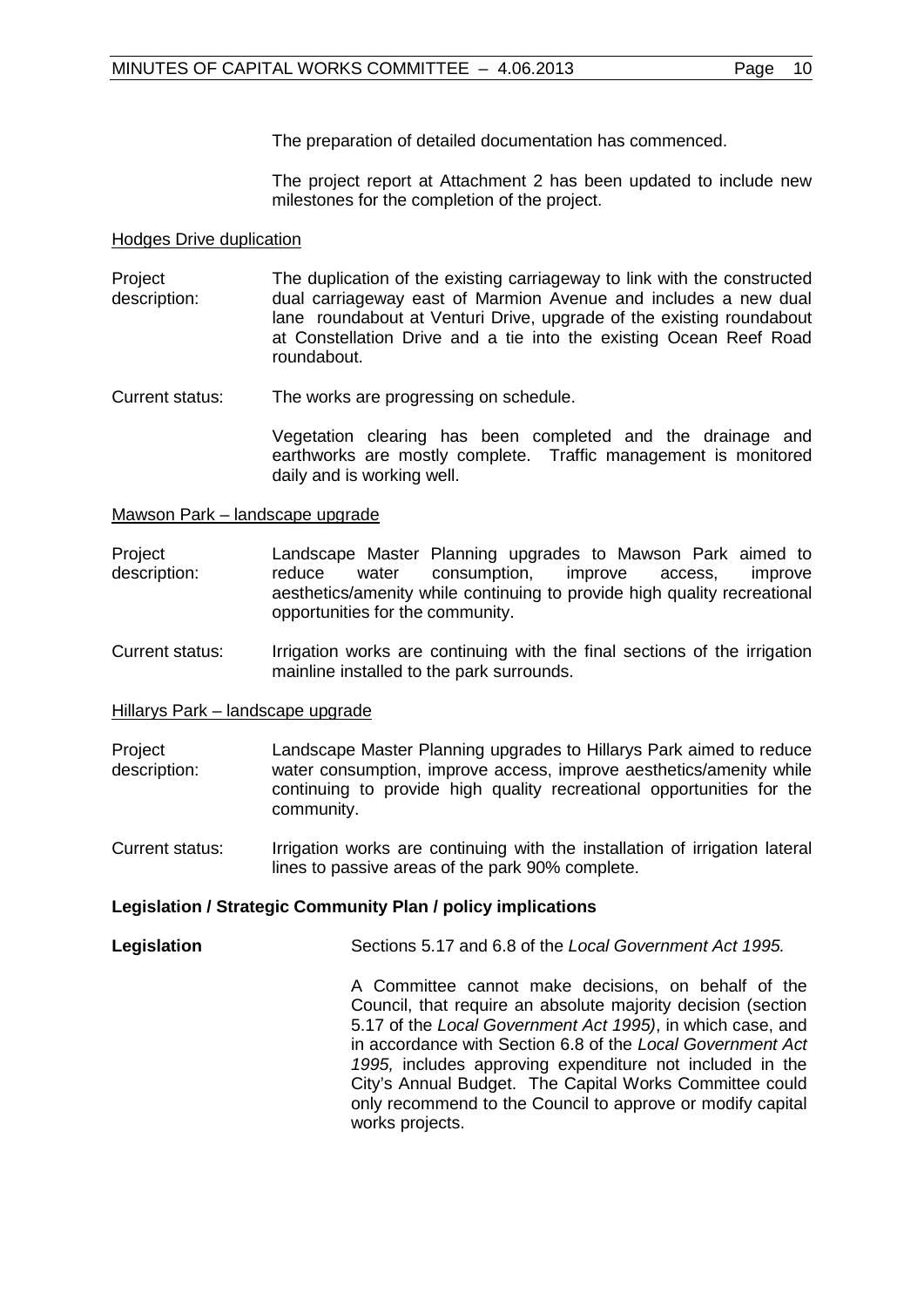# **Strategic Community Plan**

| <b>Key theme</b>                      | <b>Financial Sustainability.</b> |  |
|---------------------------------------|----------------------------------|--|
| <b>Objective</b>                      | Major project delivery.          |  |
| <b>Strategic initiative</b>           | Not applicable.                  |  |
| <b>Policy</b>                         | Not applicable.                  |  |
| <b>Risk management considerations</b> |                                  |  |
| Not applicable.                       |                                  |  |
| <b>Financial/budget implications</b>  |                                  |  |
| Not applicable.                       |                                  |  |
| <b>Regional significance</b>          |                                  |  |
| Not applicable.                       |                                  |  |
| <b>Sustainability implications</b>    |                                  |  |
| Not applicable.                       |                                  |  |
| <b>Consultation</b>                   |                                  |  |

Not applicable.

# **COMMENT**

The attached capital works project reports provide an update on the activities undertaken in the last month.

# **VOTING REQUIREMENTS**

Simple Majority.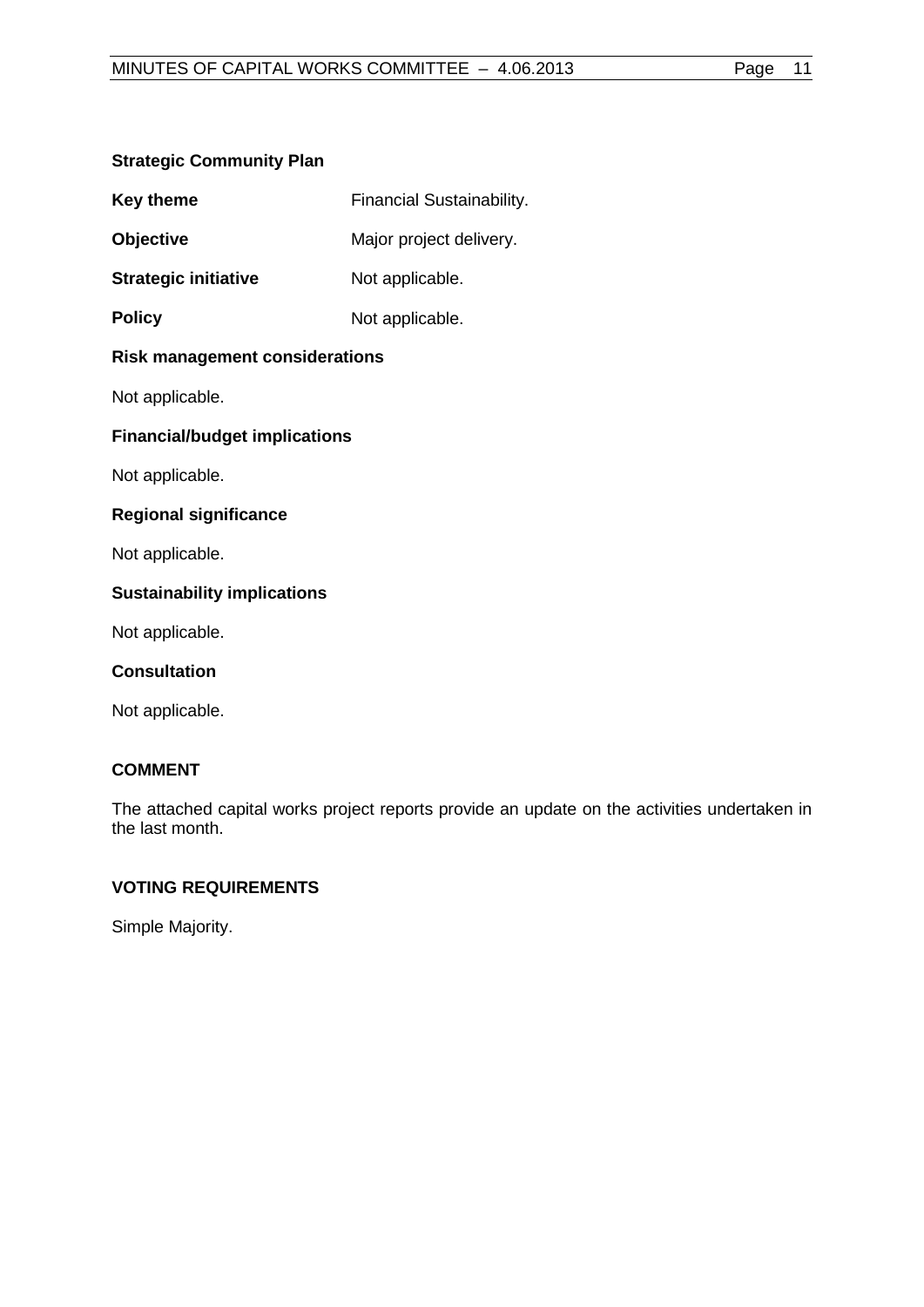**MOVED Cr Amphlett, SECONDED Cr Hamilton-Prime that the Capital Works Committee NOTES the monthly capital works project reports for:**

- **1 Currambine Community Centre and Delamere Park construction;**
- **2 Entry statements;**
- **3 Hodges Drive duplication;**
- **4 Mawson Park – landscape upgrade;**
- **5 Hillarys Park – landscape upgrade,**

**as detailed in Attachments 1 to 5 to this Report.**

#### **The Motion was Put and CARRIED (7/0)**

**In favour of the Motion:** Mayor Pickard, Crs McLean, Amphlett, Corr, Hamilton-Prime, Ritchie and Taylor.

*Appendix 2 refers*

*To access this attachment on electronic document, click [here: Attach2agnCWC040613.pdf](http://www.joondalup.wa.gov.au/files/committees/CWOC/2013/Attach2agnCWC040613.pdf)*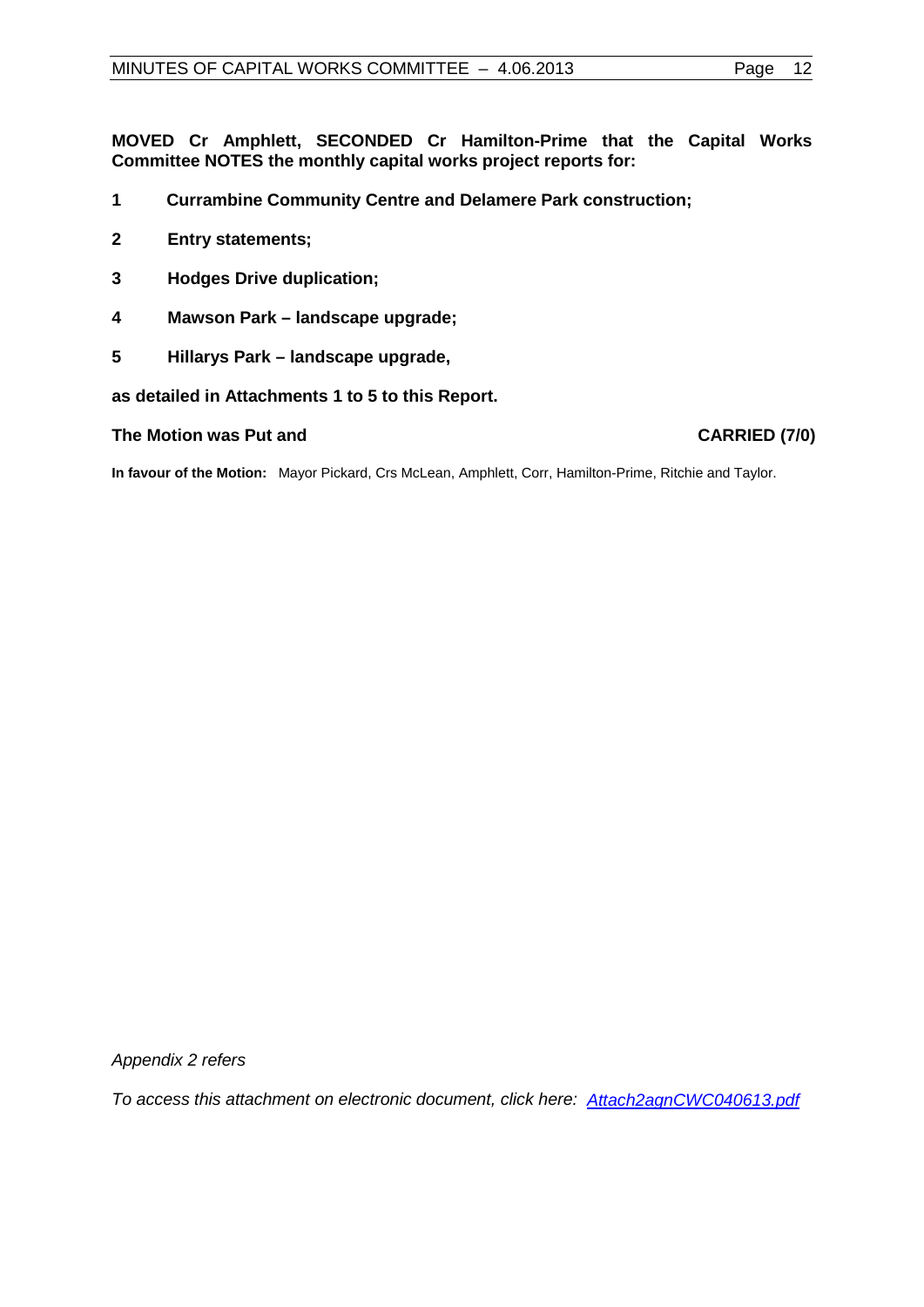# <span id="page-12-0"></span>**ITEM 3 BRAMSTON PARK, BURNS BEACH - PROPOSED DEVELOPMENT**

| <b>WARD</b>                           | <b>North</b>                                                                                                                                           |
|---------------------------------------|--------------------------------------------------------------------------------------------------------------------------------------------------------|
| <b>RESPONSIBLE</b><br><b>DIRECTOR</b> | Mr Mike Tidy<br><b>Corporate Services</b>                                                                                                              |
| <b>FILE NUMBER</b>                    | 87611, 101515                                                                                                                                          |
| <b>ATTACHMENT</b>                     | Nil                                                                                                                                                    |
| <b>AUTHORITY / DISCRETION</b>         | Information - includes items provided to Council for<br>information purposes only that do not require a decision of<br>Council (that is for 'noting'). |

# **PURPOSE**

For the Capital Works Committee to be updated on the progress of the Bramston Park development project redesign.

## **EXECUTIVE SUMMARY**

At the Capital Works Committee meeting held on 7 May 2013 a report on the proposed Bramston Park development project was considered and the committee requested the administration to investigate a revised design of the Bramston Park community sporting facility building and to identify a future user group of the facility.

*It is therefore recommended that the Capital Works Committee NOTES the update on the Bramston Park Development Project.*

# **BACKGROUND**

At the Capital Works Committee meeting held on 7 May 2013, a report on the proposed Bramston Park development project was presented for consideration. At that meeting the committee raised the following issues in respect of the proposed presented design of the community sporting facility building at Bramston Park:

- The possibility of making a singular meeting room that is divided by a removable/temporary wall.
- The need to reduce the amount of storage space within the facility.
- The building needs to be designed in keeping with the urban feel of the adjoining residential area.

As a result the committee resolved as follows:

*"That the Capital Works Committee requests the administration to investigate a revised design of the Bramston Park community sporting facility building to address the issues raised by the Committee at the meeting as well as to identify a future user group of the facility."*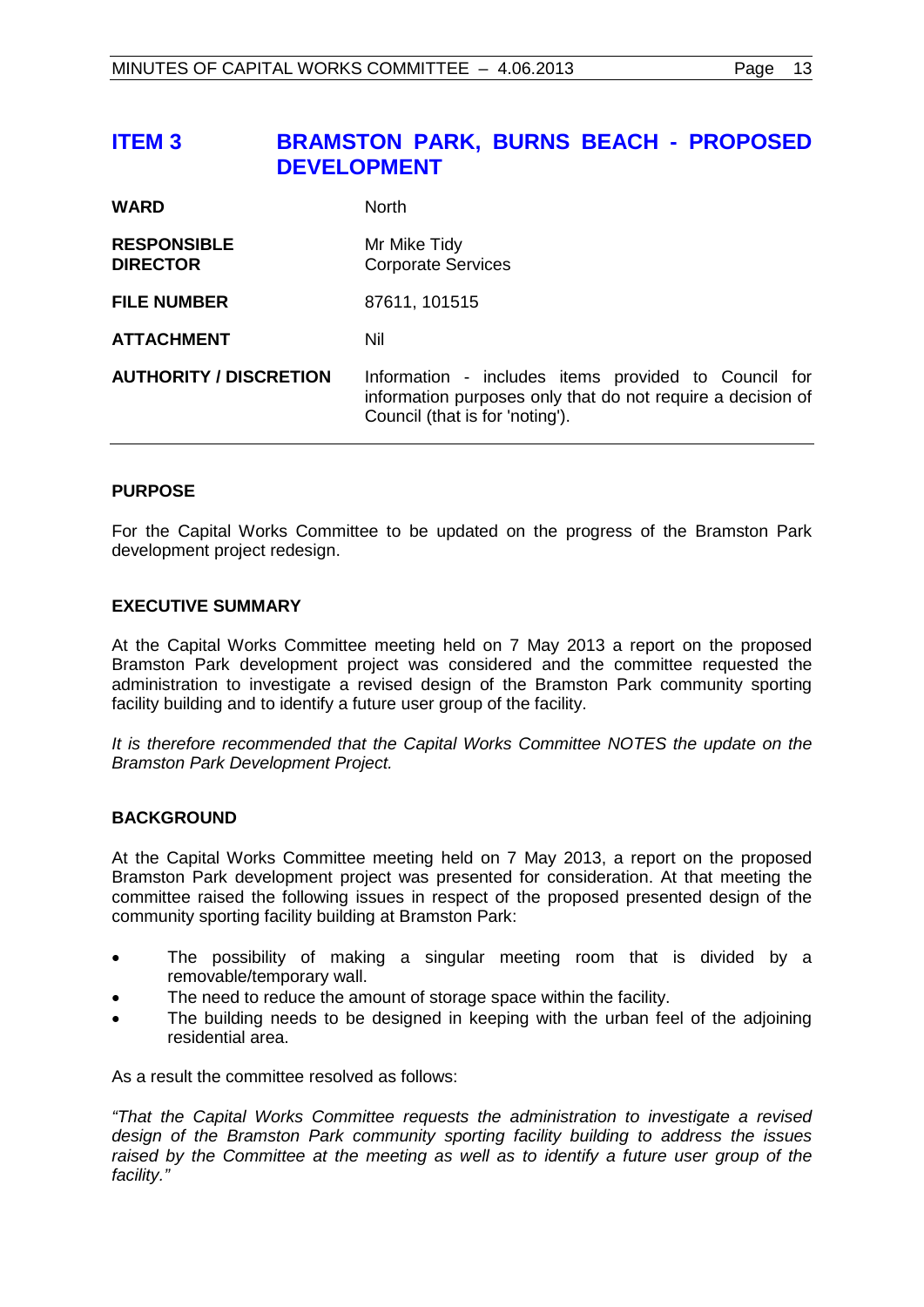The discussion at the committee meeting held on 7 May 2013, included the timing of when the revised design would be presented and it was indicated that the administration would endeavour to present the revised design to the June 2013 committee meeting.

Unfortunately this has not been able to be achieved due to priorities with other building projects and it is now proposed to present the revised design to the July 2013 committee meeting.

#### **Issues and options considered**

Not applicable.

## **Legislation / Strategic Community Plan / policy implications**

**Legislation** Not applicable.

## **Strategic Community Plan**

**Key theme Community Wellbeing.** 

**Objective** Quality facilities.

- **Strategic initiative •** Support a long-term approach to significant facility upgrades and improvements.
	- Understand the demographic context of local communities to support effective facility planning.
	- Employ facility design principles that will provide for longevity, diversity and inclusiveness and where appropriate, support decentralising the delivery of City services.

**Policy** Not applicable.

# **Risk management considerations**

Not applicable.

# **Financial/budget implications**

Not applicable.

# **Regional significance**

Not applicable.

# **Sustainability implications**

Not applicable.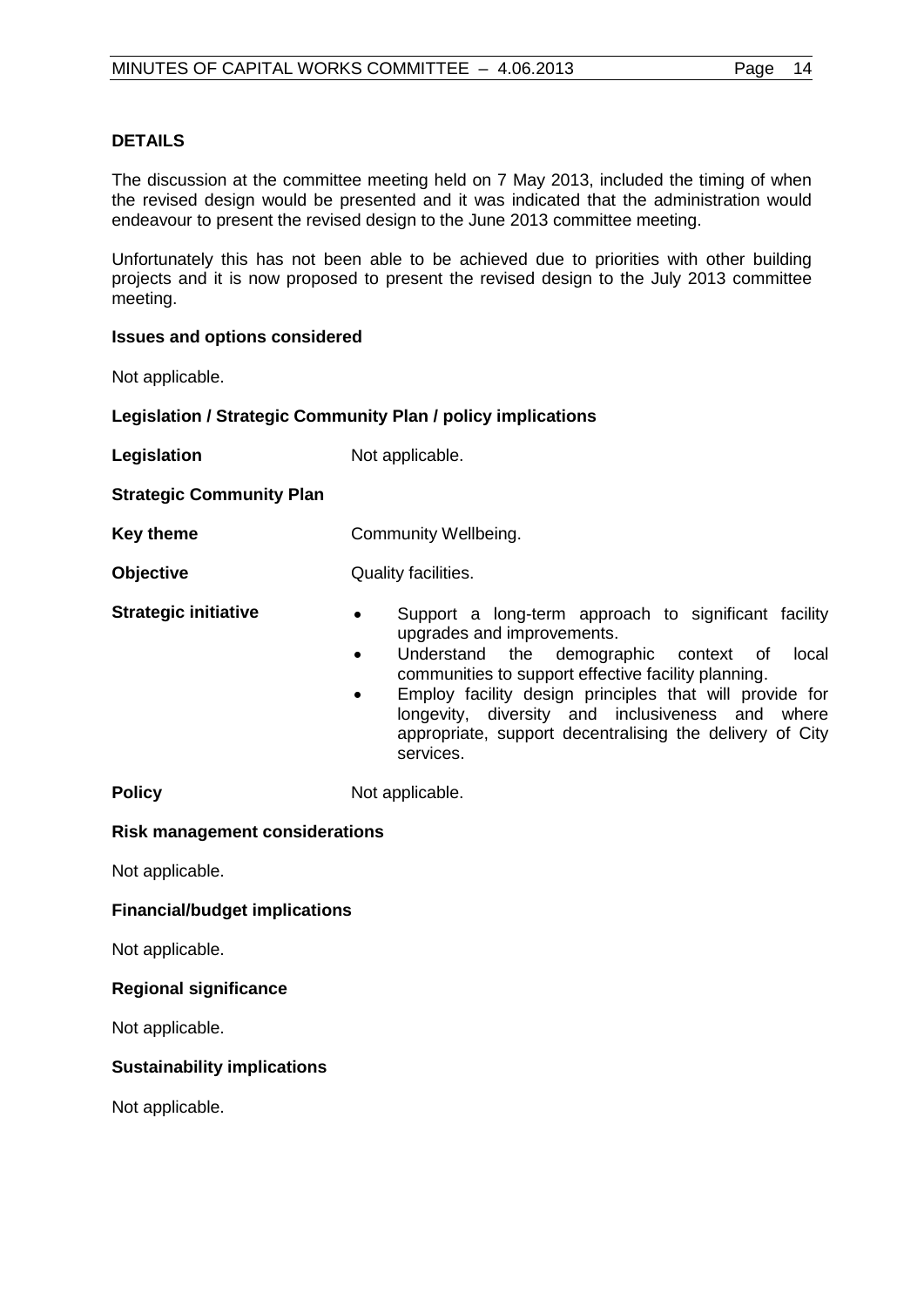# **Consultation**

Not applicable.

# **COMMENT**

It is anticipated that a revised design will be presented to the July meeting of the Capital Works Committee meeting.

# **VOTING REQUIREMENTS**

Simple Majority.

# **MOVED Cr Hamilton-Prime, SECONDED Mayor Pickard that the Capital Works Committee NOTES the update on the Bramston Park development project.**

#### **The Motion was Put and CARRIED (7/0)**

**In favour of the Motion:** Mayor Pickard, Crs McLean, Amphlett, Corr, Hamilton-Prime, Ritchie and Taylor.